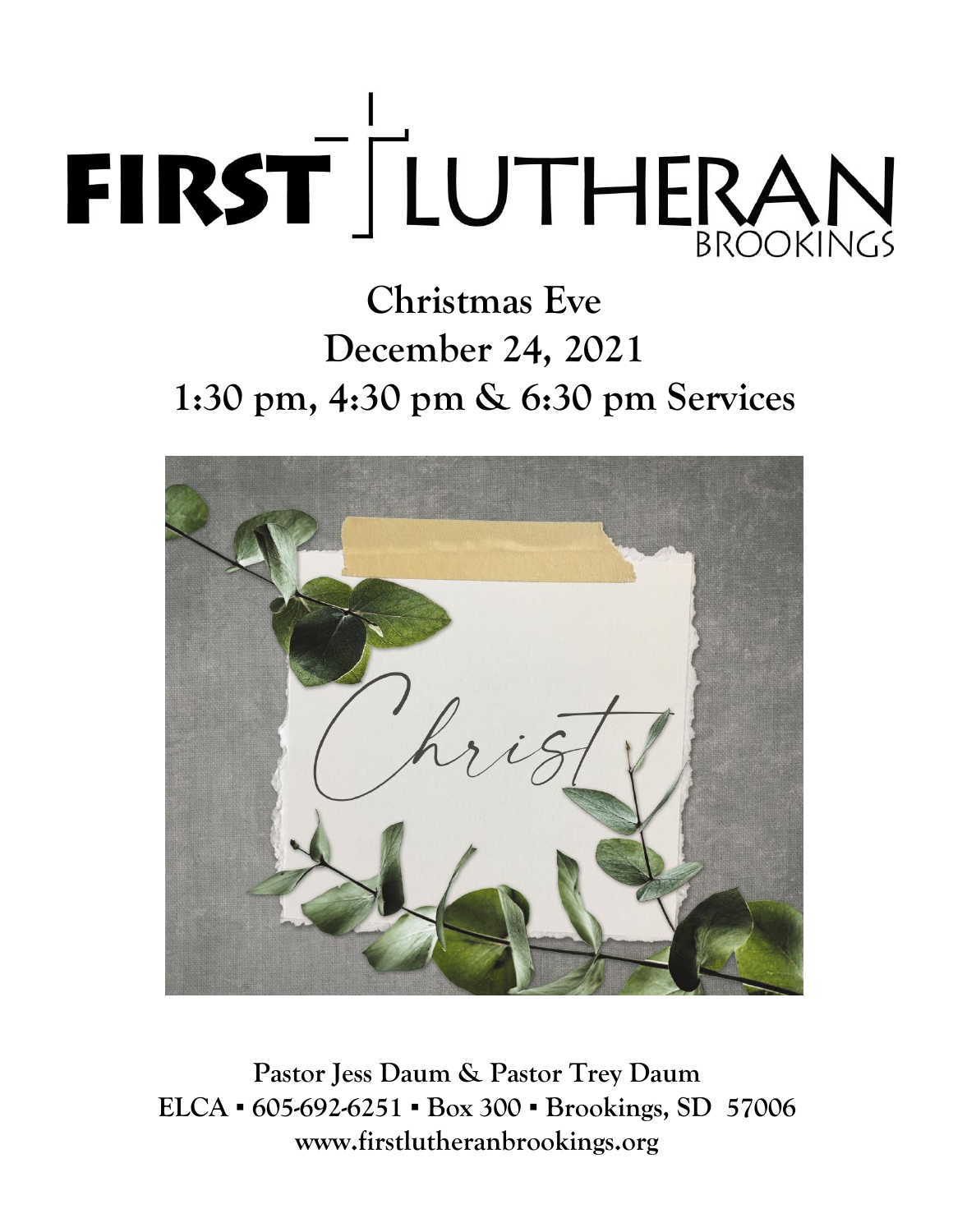### **Merry Christmas and Welcome to First Lutheran**

We're glad you're here and we trust that the story of Christmas will bring light and life to each of us as we worship together.

Here are a few things to know about worship today:

#### **Children are always welcome in worship at First Lutheran.**

We understand that children may squirm or make noise, which is just fine. They're part of the family! However, if they (or you) should need a wiggle-break, you're also welcome to step out of the sanctuary and return as you're comfortable.

#### **We celebrate Holy Communion at 1:30pm and 6:30pm**.

We recognize Christ's presence in this holy meal and welcome you and all in worship to receive these gifts. During communion, an usher will indicate when your pew will be dismissed. As you reach the communion station, you may extend an open hand to receive a small wafer. Hold onto it and proceed to the chalice, where you're invited to dip it into red wine or white grape juice. Gluten-free wafers are available. If you're not communing you may come forward and cross your chest to receive a spoken blessing. If you or someone with you would like communion brought to your pew, please let an usher know and we can bring communion to your seat.

#### **We share an offering during worship.**

As we do each time we gather, we take time during worship to give an offering to respond to God's gifts, to put our trust in God's care, and to invest in the ministry of First Lutheran Church. Offering plates are available after you commune or following worship near the exit areas. You're also welcome to give online by visiting firstlutheranbrookings.org/give or by following this link:



If you'd like more information about First Lutheran, or would like to visit with one of our pastors or staff, feel free to visit firstlutheranbrookings.org or call the church office.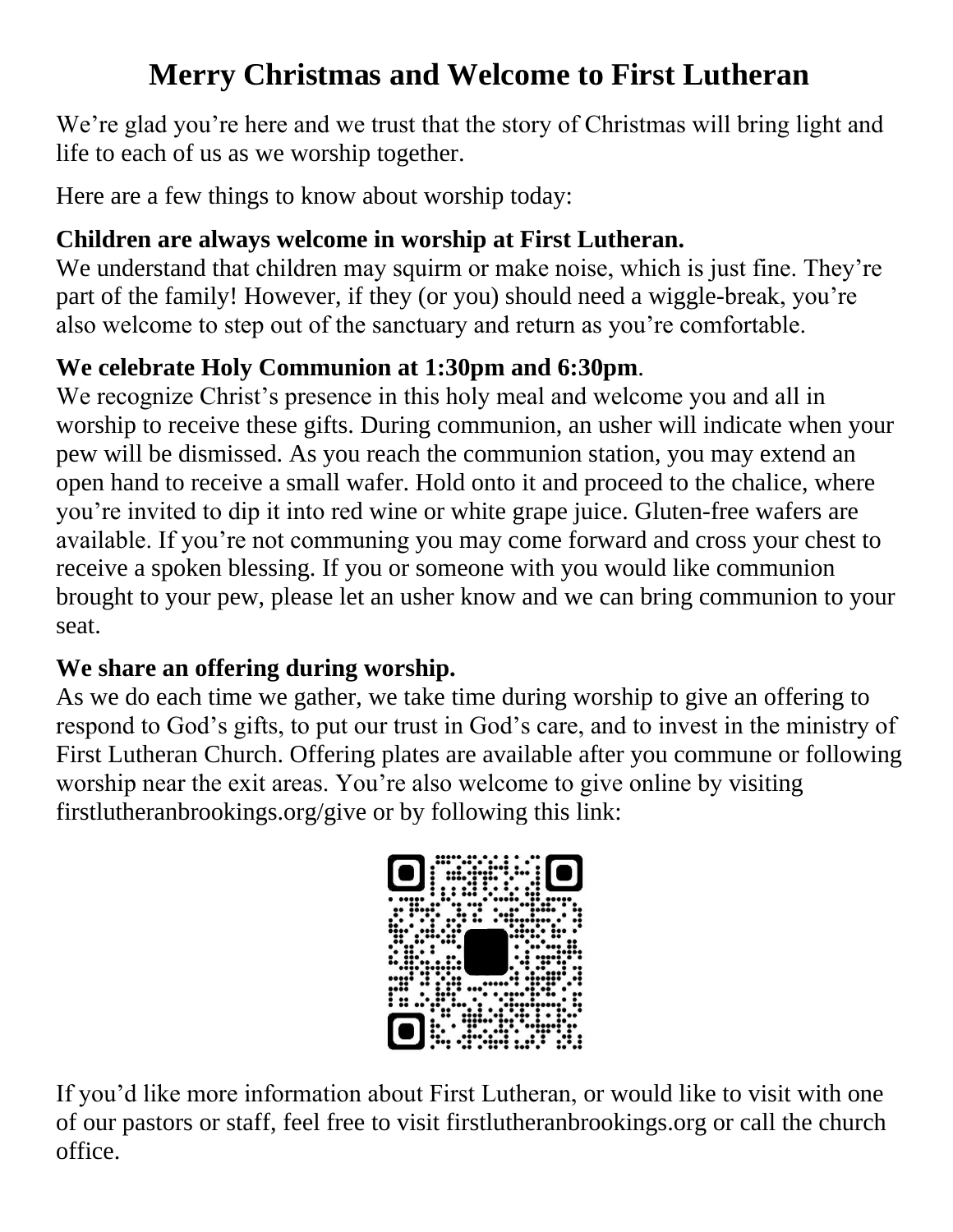

**As we celebrate God's love in the gift of Jesus Christ, our thoughts often turn to other loved ones. The display of poinsettias is one way to remember those special people.** 

In loving memory of our parents **Clarence and Della; Norman and Jo-an** from Steve and Benda Berseth.

In thankfulness for our family: **Craig, Autumn, Annika; Joel, Brienne, Logan and Palmer** from Steve and Benda Berseth.

In loving memory of **Douglas Herold and Wilma Herold** from Jane, Tammy, Mike and Christine, Kathy, Chantel and Cody, and all of the grandkids.

In thankfulness for the **Anzulewicz and Soper families** from Bob and Brenda Algood.

In loving memory of **our Parents, Grandparents, Grandchild and other loved ones** from Bob and Brenda Algood.

In loving memory of **Merle Thue** from his children.

In loving memory of **loved ones who have gone before us** from Erik and Kay Dahl.

In thankfulness for **our children and grandson** from Erik and Kay Dahl.

In loving memory of **Jan Bergan and Robert Abraham** from their children and grandchildren.

In loving memory of my parents **Gerry and Noble Graverson** from Diane Spencer.

In loving memory of my parents **Ray and Joyce Nelson** from Nancy Nelson.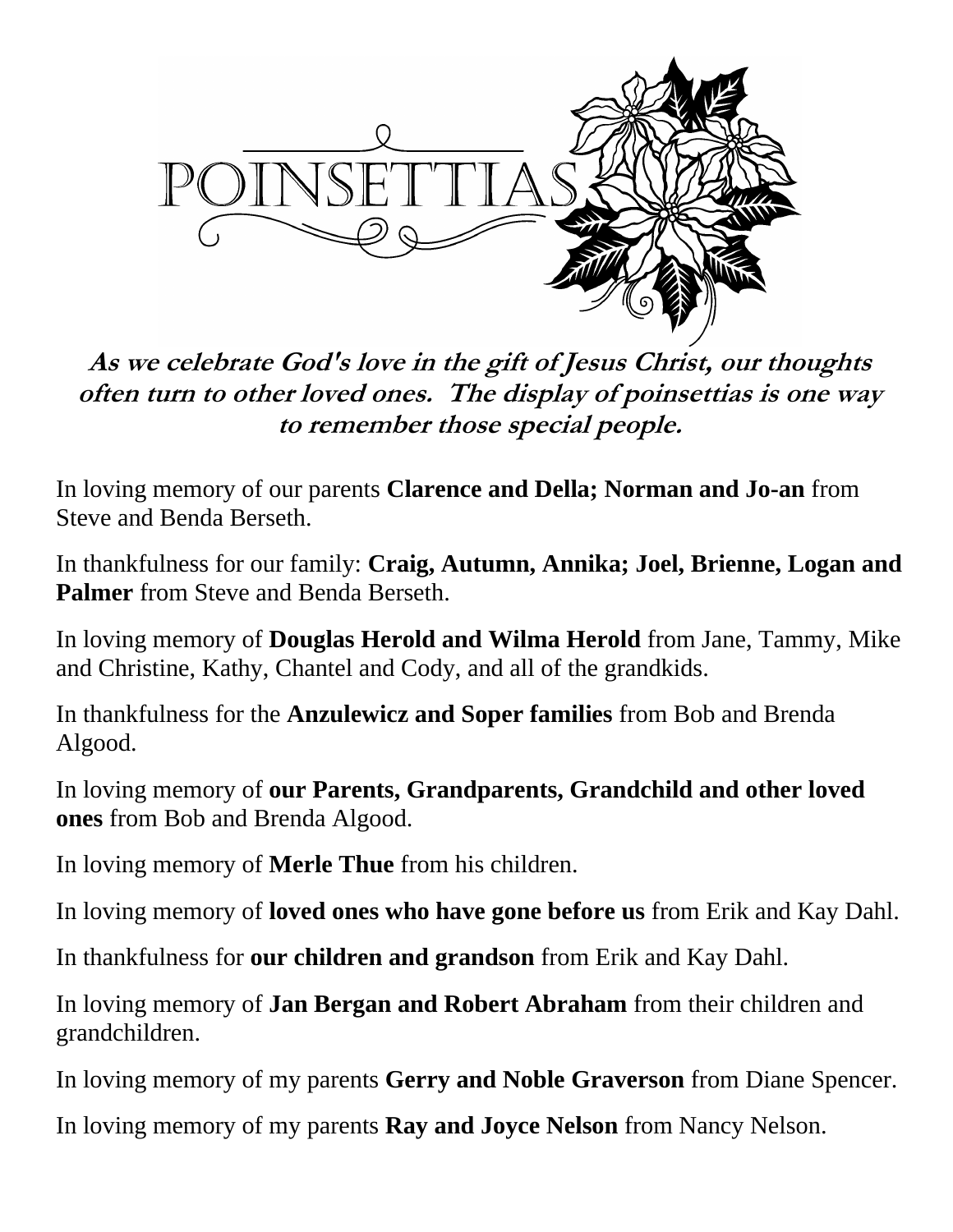In loving memory of **Don and Lola Stampe, Richard Vostad, and Elmer Weisser** from Craig and Rhonda Vostad.

In honor of **Dorothy Weisser** from Craig and Rhonda Vostad.

In loving memory of **Duane and Ruth Lowery and Bill Swoboda** from the Rick and Deb Swoboda family.

In loving memory of **my father** from Mary Oien Reed.

In thankfulness for **all my friends and family** from Mary Oien Reed.

In loving memory of our **Dad/Grandpa Jim Hornby and our Mom/Grandma Pat Keizer** from Jason, Sarah and Jackson Keizer.

In thankfulness for our **Mom/Grandma Doris Hornby and our Dad/Grandpa Jim Keizer** from Jason, Sarah and Jackson Keizer.

In thankfulness for **Dale and Nadine Larson** from Chris, Mary, Jace and Zander.

In loving memory of **Mona Kleinjan** from Chris, Mary, Jace and Zander.

In loving memory of **Bob Oines** from Linda, Michele Kelliher and Renae Becker and families.

In loving memory of **our parents, Ken Forsythe and Nick Frei** from Bob and Eleda Brotsky.

In loving memory of **our parents** from Lyle and Pat Anderson.

In thankfulness for the **FLC Staff and Musicians** from Lyle and Pat Anderson.

In loving memory of **the Hornby Family in heaven** from Doris Hornby and family.

In loving memory of **the Harvey/Short Family in heaven** from Doris Hornby and family.

In loving memory of **Jake and Joyce Newton, and Gene and Margaret Staniszewski** from Tom and Kathy Staniszewski.

In thankfulness for **family and friends** from Bob and Julie Bell.

In loving memory of **Willard Bretsch** from Joy and family.

In loving memory of **Roger Pickett** from Gwen, Jill and Jodi.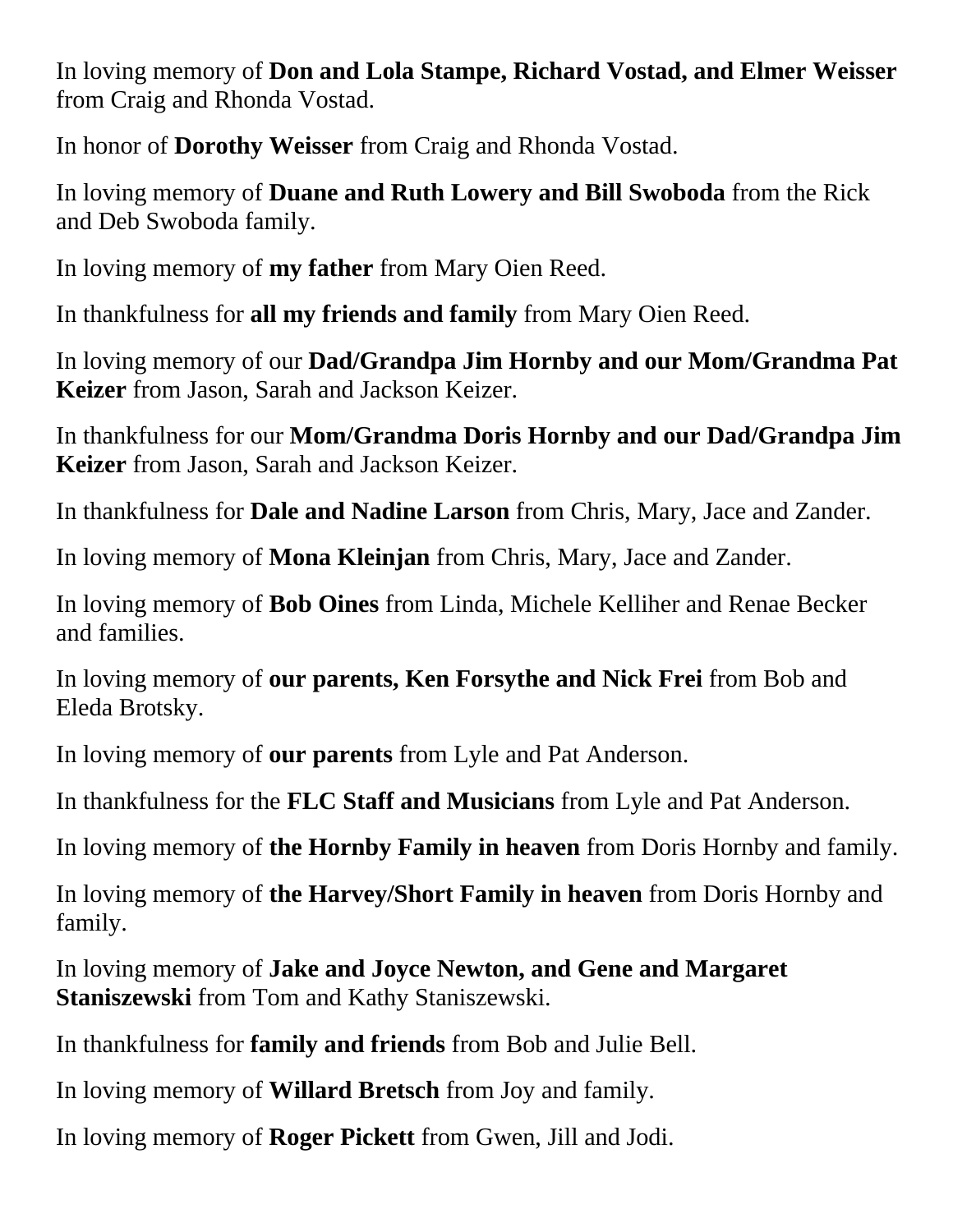In loving memory of **Olive Bebensee, Ken and Dolores Ostroot and Butch Salmonson** from their families.

In thankfulness for **Marvin and Luanne Bebensee, Linda Salmonson, and Matt, Mason and Sydney Bebensee** from Stephanie Bebensee.

In loving memory of **Wallace Knutson** from his wife, Lavonne Knutson and children, Rhonda, Steve and Gary.

In loving memory of **Marlene Thompson** from Brad and Kim Dahl.

In thankfulness for our children **Becky and family and Dan and family** from Dave and LaVonne Kurtz.

In loving memory of our parents **Edward and Clara Dupraz and Ervin and Grace Kurtz** from Dave and LaVonne Kurtz.

In loving memory of **Cathy Swartos, and Gordon and Dorothy Swartos** from Steve Swartos.

In loving memory of **Edward and Gunda DeKraai** from Kathy, Michael, Dennis, and Lisa DeKraai, and Ashley, Joe, David, Leighton and Charlee Bozied.

In loving memory of **Sylvester JR Billet** and in thankfulness for being my Dad and everything he taught me in life, from Mike Billet.

In loving memory of **Dan and Dolores Hildebrandt** from Lee and Luann Lunt.

In loving memory of our son **Christopher Heeren** from Lee and Luann Lunt.

In loving memory of **Norm Johnson** from Rick and Beth Ribstein.

In honor of **Gordon and Sharon Ribstein** from Rick and Beth Ribstein.

In loving memory of **Merle Thue** from Pat Thue and family.

In loving memory of **Eris Lenz** from Ron and family.

In loving memory of **Jackie (Lenz) Bergquist** from Ron, Jenn and Greg.

In loving memory of our loving Grandparents **Esther and Elmer Fagerland, Hank Nelson, Lee Sandager, and Thelma and Fred Nelson** from Mark and Ellen Sandager.

In loving memory of **Idella Parriott** from Bill Parriott.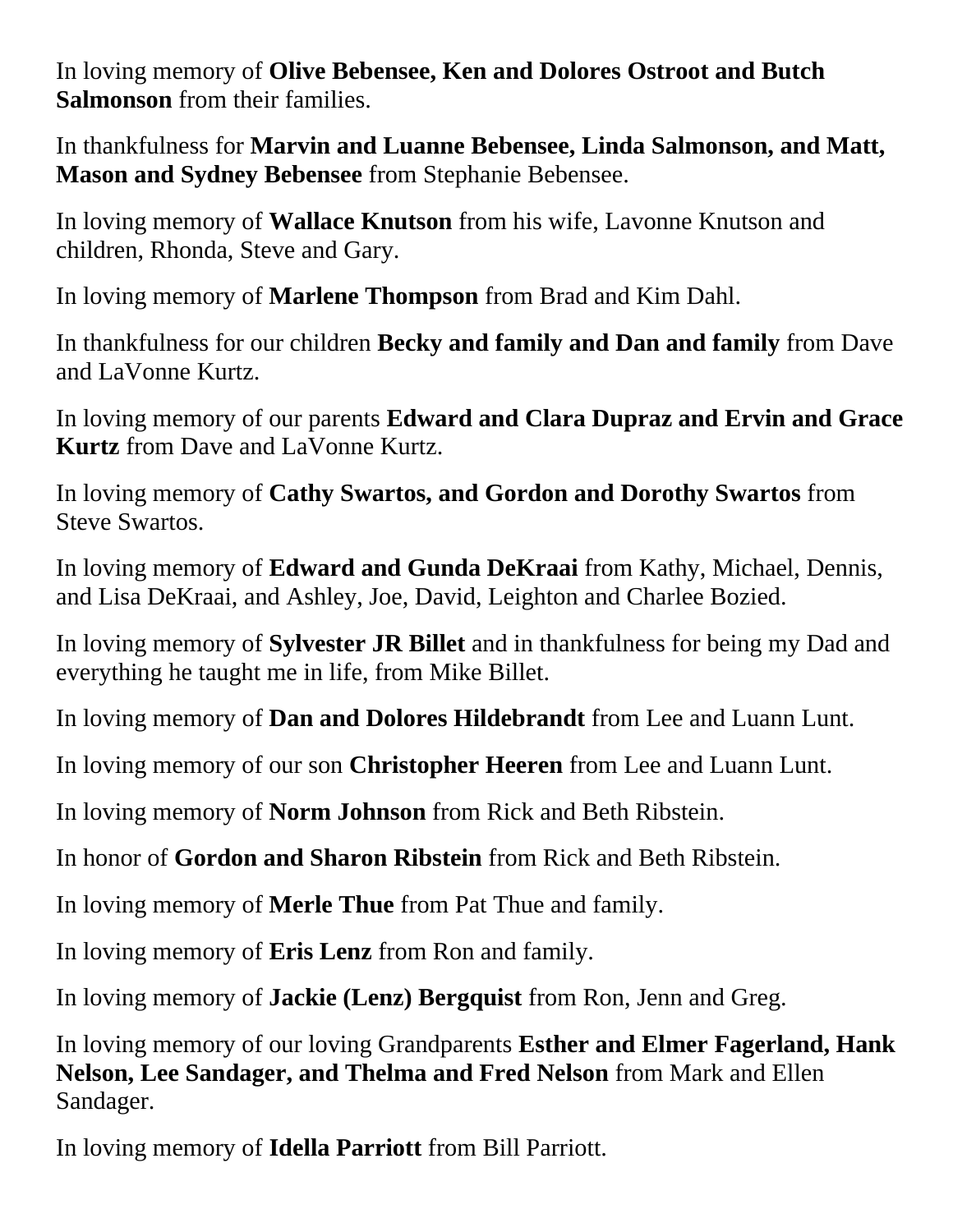In honor and in memory of **our loved ones** from Keith and Glynn Bartels.

In loving memory of **Paul and Nettie McRoden** from Edwin Higgins.

In thankfulness for our **First Lutheran Church family** from Pastors Jess and Trey Daum and family.

In loving memory of **DeWayne and Carol Walter, and Milt and Margaret Boline** from Dave and Vonnie Boline.

In thankfulness for our children and grandchildren: **Katrina, Nathan, Caitlyn, Aria, Lyndsey and CoCoJo** from Dave and Vonnie Boline.

In loving memory of **Mark and Jean Himley** from Greg and Joanie Himley.

In loving memory of **Hartley, Frances and Steve Nordbye** from Greg and Joanie Himley.

In thankfulness for **Pastors Jess and Trey Daum** from Levi Silva.

In loving memory of **Al Lunden and Cindy Silva** from the Lunden-Silva family.

In loving memory of **Sandra Johnson**, a loving, kind and wonderful mother, mother-in-law, and grandma from Kimberly, Bill, Rachel and Ren Retterath.

In loving memory of **Marsha Harming** from Monte Harming and family.

In loving memory of **Don and Mildred Wilcox** from Brad and Jennifer Erickson.

In loving memory of **Hartman and Ruth Erickson** from Brad and Jennifer Erickson.

In loving memory of **Vickie Bren, Vicki Lucas, and Cassie Lucas** from Glen, Kevin, Missy and Carter.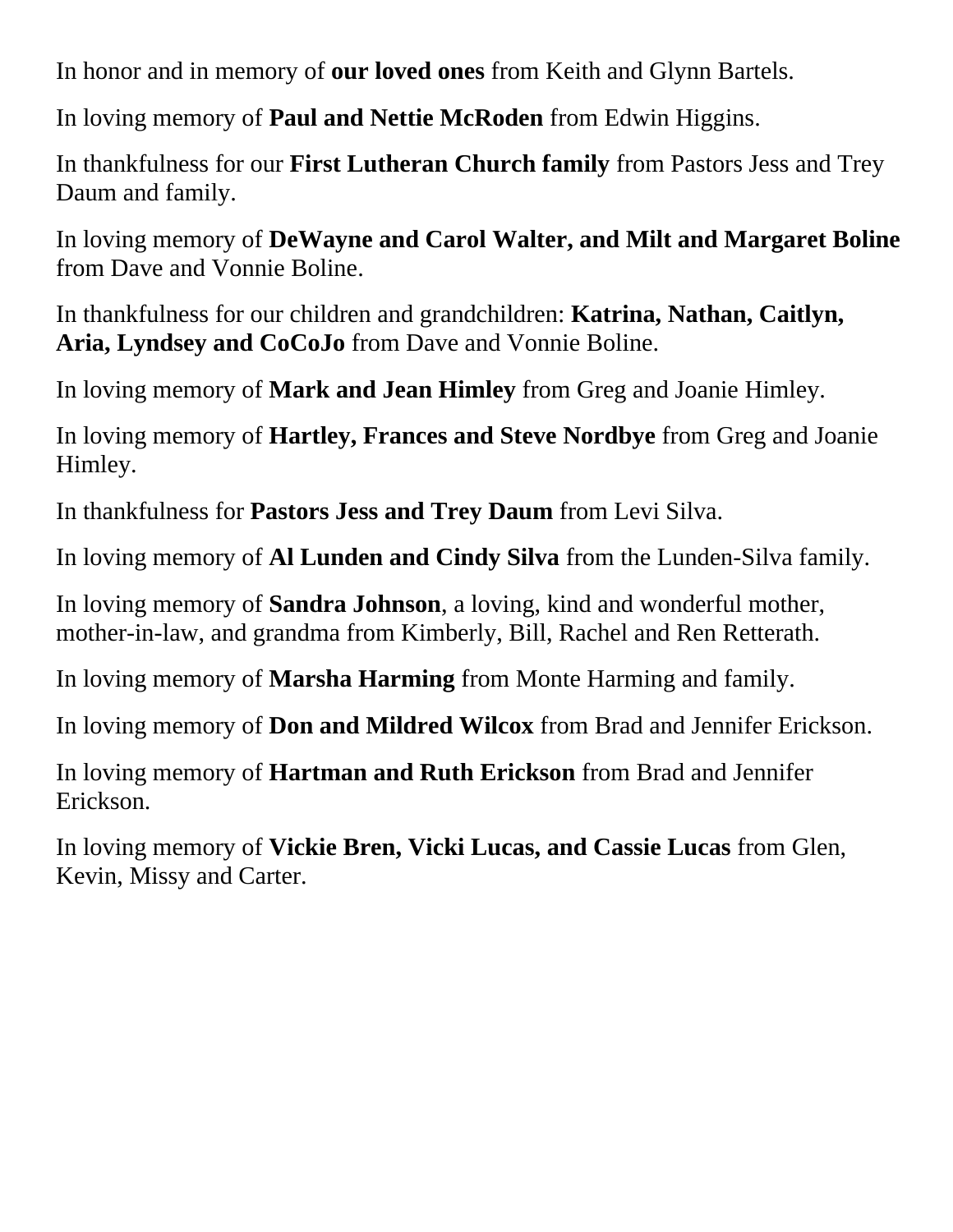*Thank you to everyone who purchased Christmas poinsettias this year. Your participation is greatly appreciated – the front of the Sanctuary is filled with living symbols of love. Poinsettias may be picked up after the 10:00 am Worship Service on Saturday, December 25 th, Sunday, December 26th or Wednesday, December 29th . Poinsettias remaining after Wednesday will be redistributed.* 

*Thank you to all who have volunteered to usher, acolyte, and serve communion tonight. Thank you to the talented people who are sharing their gift of music with us. Thank you to all who have donated their time decorating the church, setting up tables and chairs, and preparing for the Christmas dinner tomorrow.* 

#### **Serving Christmas Eve:**

#### **1:30 pm Worship Service:**

Pat Anderson, Organist Matthew Dulas, Euphonium Terri Veen, Reader

#### **4:30 pm Worship Service:**

Mary Ermel, Organist The First Lutheran Sanctuary Choir Pat Anderson, Director Mary Ermel, Accompanist Stuie Lewis, Reader

#### **6:30 pm Worship Service:**

Dr. Mary Ermel, Organist Rick Jensen, Soloist Corey Shelsta and Dave Law, Guitar Began Abraham Family, Vocal Ensemble Rick Jensen, Reader